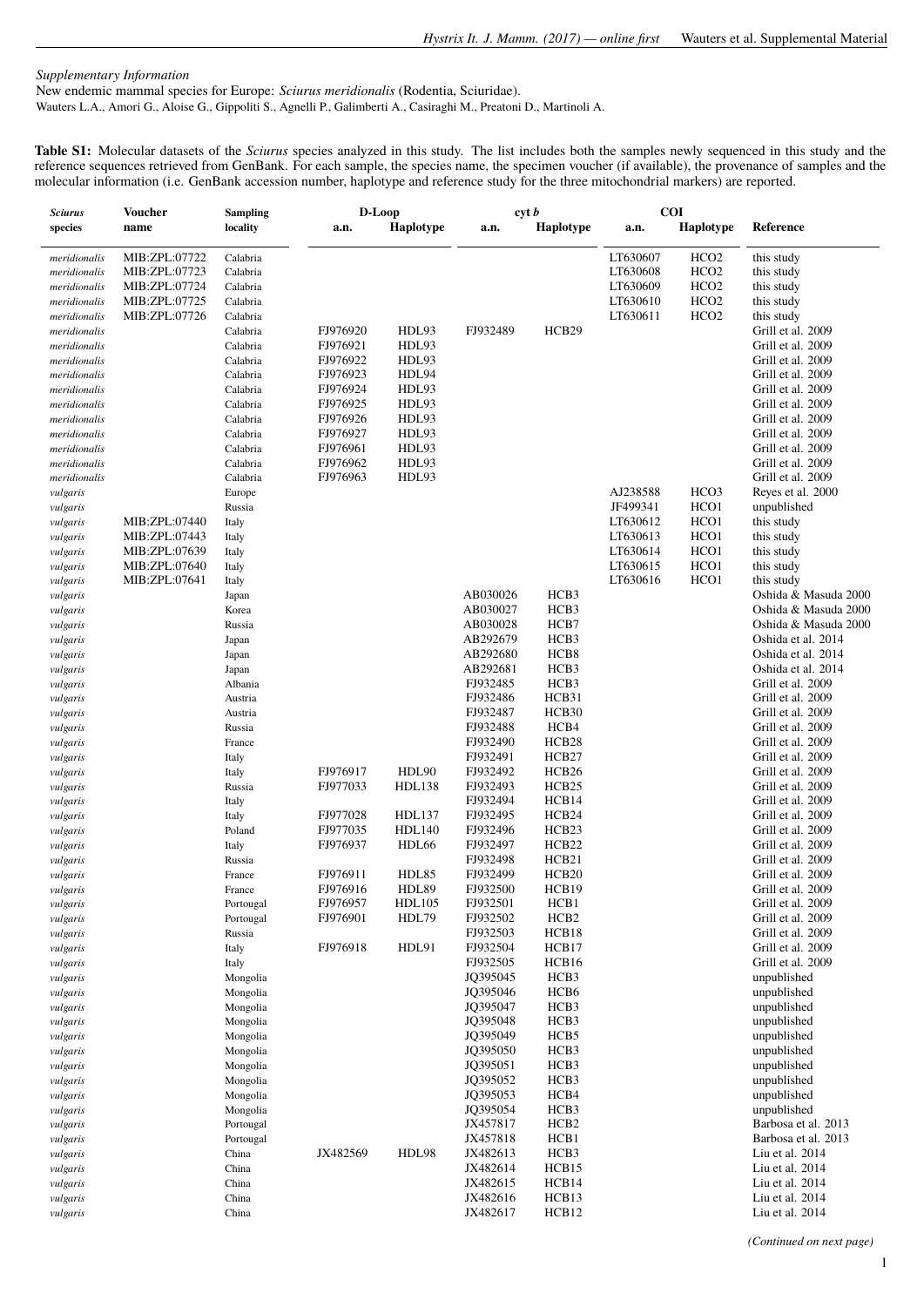| <b>Sciurus</b>       | <b>Voucher</b> | <b>Sampling</b>    |                      | D-Loop                     |          | cyt b     |      | <b>COI</b> |                                              |
|----------------------|----------------|--------------------|----------------------|----------------------------|----------|-----------|------|------------|----------------------------------------------|
| species              | name           | locality           | a.n.                 | Haplotype                  | a.n.     | Haplotype | a.n. | Haplotype  | Reference                                    |
| vulgaris             |                | China              |                      |                            | JX482618 | HCB11     |      |            | Liu et al. 2014                              |
| vulgaris             |                | China              |                      |                            | JX482619 | HCB10     |      |            | Liu et al. 2014                              |
| vulgaris             |                | China              |                      |                            | JX482620 | HCB9      |      |            | Liu et al. $2014$                            |
| vulgaris             |                | Spain              |                      |                            | KJ146740 | HCB3      |      |            | Lucas et al. 2015                            |
| vulgaris             |                | Spain              |                      |                            | KJ146741 | HCB32     |      |            | Lucas et al. 2015                            |
| vulgaris             |                | Spain              |                      |                            | KJ146742 | HCB33     |      |            | Lucas et al. 2015                            |
| vulgaris             |                | Japan<br>UK        | AB249881<br>AF111001 | HDL1<br>HDL <sub>2</sub>   |          |           |      |            | Tamura & Hayashi 2007<br>Barrat et al. 1999  |
| vulgaris<br>vulgaris |                | Germany            | AF111002             | HDL3                       |          |           |      |            | Barrat et al. 1999                           |
| vulgaris             |                | Germany            | AF111003             | HDL <sub>4</sub>           |          |           |      |            | Barrat et al. 1999                           |
| vulgaris             |                | Germany            | AF111004             | HDL5                       |          |           |      |            | Barrat et al. 1999                           |
| vulgaris             |                | Germany            | AF111005             | HDL <sub>6</sub>           |          |           |      |            | Barrat et al. 1999                           |
| vulgaris             |                | Germany            | AF111006             | HDL7                       |          |           |      |            | Barrat et al. 1999                           |
| vulgaris             |                | Germany            | AF111007             | HDL <sub>8</sub>           |          |           |      |            | Barrat et al. 1999                           |
| vulgaris             |                | Germany            | AF111008             | HDL9                       |          |           |      |            | Barrat et al. 1999                           |
| vulgaris             |                | UK                 | AF111009             | HDL10<br>HDL11             |          |           |      |            | Barrat et al. 1999                           |
| vulgaris<br>vulgaris |                | UK<br>UK           | AF111010<br>AF111011 | HDL12                      |          |           |      |            | Barrat et al. 1999<br>Barrat et al. 1999     |
| vulgaris             |                | UK                 | AF111012             | HDL13                      |          |           |      |            | Barrat et al. 1999                           |
| vulgaris             |                | UK                 | AF111013             | HDL14                      |          |           |      |            | Barrat et al. 1999                           |
| vulgaris             |                | UK                 | AF111014             | HDL15                      |          |           |      |            | Barrat et al. 1999                           |
| vulgaris             |                | UK                 | AF111015             | HDL16                      |          |           |      |            | Barrat et al. 1999                           |
| vulgaris             |                | UK                 | AF111016             | HDL17                      |          |           |      |            | Barrat et al. 1999                           |
| vulgaris             |                | UK                 | AF111017             | HDL18                      |          |           |      |            | Barrat et al. 1999                           |
| vulgaris             |                | UK                 | AF111018             | HDL19                      |          |           |      |            | Barrat et al. 1999                           |
| vulgaris             |                | UK<br>UK           | AF111019<br>AF111020 | HDL20<br>HDL21             |          |           |      |            | Barrat et al. 1999<br>Barrat et al. 1999     |
| vulgaris<br>vulgaris |                | UK                 | AF111021             | HDL22                      |          |           |      |            | Barrat et al. 1999                           |
| vulgaris             |                | UK                 | AF111022             | HDL23                      |          |           |      |            | Barrat et al. 1999                           |
| vulgaris             |                | UK                 | AF111023             | HDL24                      |          |           |      |            | Barrat et al. 1999                           |
| vulgaris             |                | UK                 | AF111024             | HDL25                      |          |           |      |            | Barrat et al. 1999                           |
| vulgaris             |                | UK                 | AF111025             | HDL26                      |          |           |      |            | Barrat et al. 1999                           |
| vulgaris             |                | UK                 | AF111026             | HDL27                      |          |           |      |            | Barrat et al. 1999                           |
| vulgaris             |                | Ireland            | AM412650             | HDL28                      |          |           |      |            | Finnegan et al. 2007                         |
| vulgaris             |                | Ireland            | AM412651<br>AM412652 | HDL29<br>HDL30             |          |           |      |            | Finnegan et al. 2007                         |
| vulgaris<br>vulgaris |                | Ireland<br>Ireland | AM412653             | HDL31                      |          |           |      |            | Finnegan et al. 2007<br>Finnegan et al. 2007 |
| vulgaris             |                | Ireland            | AM412654             | HDL32                      |          |           |      |            | Finnegan et al. 2007                         |
| vulgaris             |                | Ireland            | AM412655             | HDL33                      |          |           |      |            | Finnegan et al. 2007                         |
| vulgaris             |                | Ireland            | AM412656             | HDL34                      |          |           |      |            | Finnegan et al. 2007                         |
| vulgaris             |                | Ireland            | AM412657             | HDL35                      |          |           |      |            | Finnegan et al. 2007                         |
| vulgaris             |                | Ireland            | AM412658             | HDL36                      |          |           |      |            | Finnegan et al. 2007                         |
| vulgaris             |                | Ireland<br>Ireland | AM412659<br>AM412660 | HDL37<br>HDL38             |          |           |      |            | Finnegan et al. 2007<br>Finnegan et al. 2007 |
| vulgaris<br>vulgaris |                | Ireland            | AM412661             | HDL39                      |          |           |      |            | Finnegan et al. 2007                         |
| vulgaris             |                | Ireland            | AM412662             | HDL40                      |          |           |      |            | Finnegan et al. 2007                         |
| vulgaris             |                | Ireland            | AM412663             | HDL41                      |          |           |      |            | Finnegan et al. 2007                         |
| vulgaris             |                | Ireland            | AM412664             | HDL42                      |          |           |      |            | Finnegan et al. 2007                         |
| vulgaris             |                | Ireland            | AM412665             | HDL43                      |          |           |      |            | Finnegan et al. 2007                         |
| vulgaris             |                | Ireland            | AM412666             | HDL44                      |          |           |      |            | Finnegan et al. 2007                         |
| vulgaris             |                | Ireland            | AM412667             | HDL45                      |          |           |      |            | Finnegan et al. 2007                         |
| vulgaris<br>vulgaris |                | Ireland<br>Ireland | AM412668<br>AM412669 | HDL46<br>HDL47             |          |           |      |            | Finnegan et al. 2007<br>Finnegan et al. 2007 |
| vulgaris             |                | Ireland            | AM412670             | HDL48                      |          |           |      |            | Finnegan et al. 2007                         |
| vulgaris             |                | Ireland            | AM412671             | HDL49                      |          |           |      |            | Finnegan et al. 2007                         |
| vulgaris             |                | Ireland            | AM412672             | HDL50                      |          |           |      |            | Finnegan et al. 2007                         |
| vulgaris             |                | Ireland            | AM412673             | HDL51                      |          |           |      |            | Finnegan et al. 2007                         |
| vulgaris             |                | Ireland            | AM412674             | HDL52                      |          |           |      |            | Finnegan et al. 2007                         |
| vulgaris             |                | Ireland            | AM412675             | HDL53                      |          |           |      |            | Finnegan et al. 2007                         |
| vulgaris             |                | UK/Sweden          | AY178452             | HDL17                      |          |           |      |            | Hale et al. 2004                             |
| vulgaris<br>vulgaris |                | UK<br>UK           | AY178453<br>AY178454 | HDL54<br>HDL55             |          |           |      |            | Hale et al. 2004<br>Hale et al. 2004         |
| vulgaris             |                | UK                 | AY178455             | HDL56                      |          |           |      |            | Hale et al. 2004                             |
| vulgaris             |                | UK                 | AY178456             | HDL57                      |          |           |      |            | Hale et al. 2004                             |
| vulgaris             |                | Netherlands        | AY178457             | HDL58                      |          |           |      |            | Hale et al. 2004                             |
| vulgaris             |                | UK                 | AY178458             | HDL59                      |          |           |      |            | Hale et al. 2004                             |
| vulgaris             |                | UK                 | AY178459             | HDL12                      |          |           |      |            | Hale et al. 2004                             |
| vulgaris             |                | UK                 | AY178460             | HDL60                      |          |           |      |            | Hale et al. 2004                             |
| vulgaris             |                | Netherlands        | AY178461             | HDL61                      |          |           |      |            | Hale et al. 2004                             |
| vulgaris<br>vulgaris |                | Spain<br>Spain     | AY178462<br>AY178463 | HDL <sub>62</sub><br>HDL63 |          |           |      |            | Hale et al. 2004<br>Hale et al. 2004         |
| vulgaris             |                | UK                 | AY178464             | HDL18                      |          |           |      |            | Hale et al. 2004                             |
| vulgaris             |                | UK/Netherlands     | AY178465             | HDL64                      |          |           |      |            | Hale et al. 2004                             |
|                      |                |                    |                      |                            |          |           |      |            |                                              |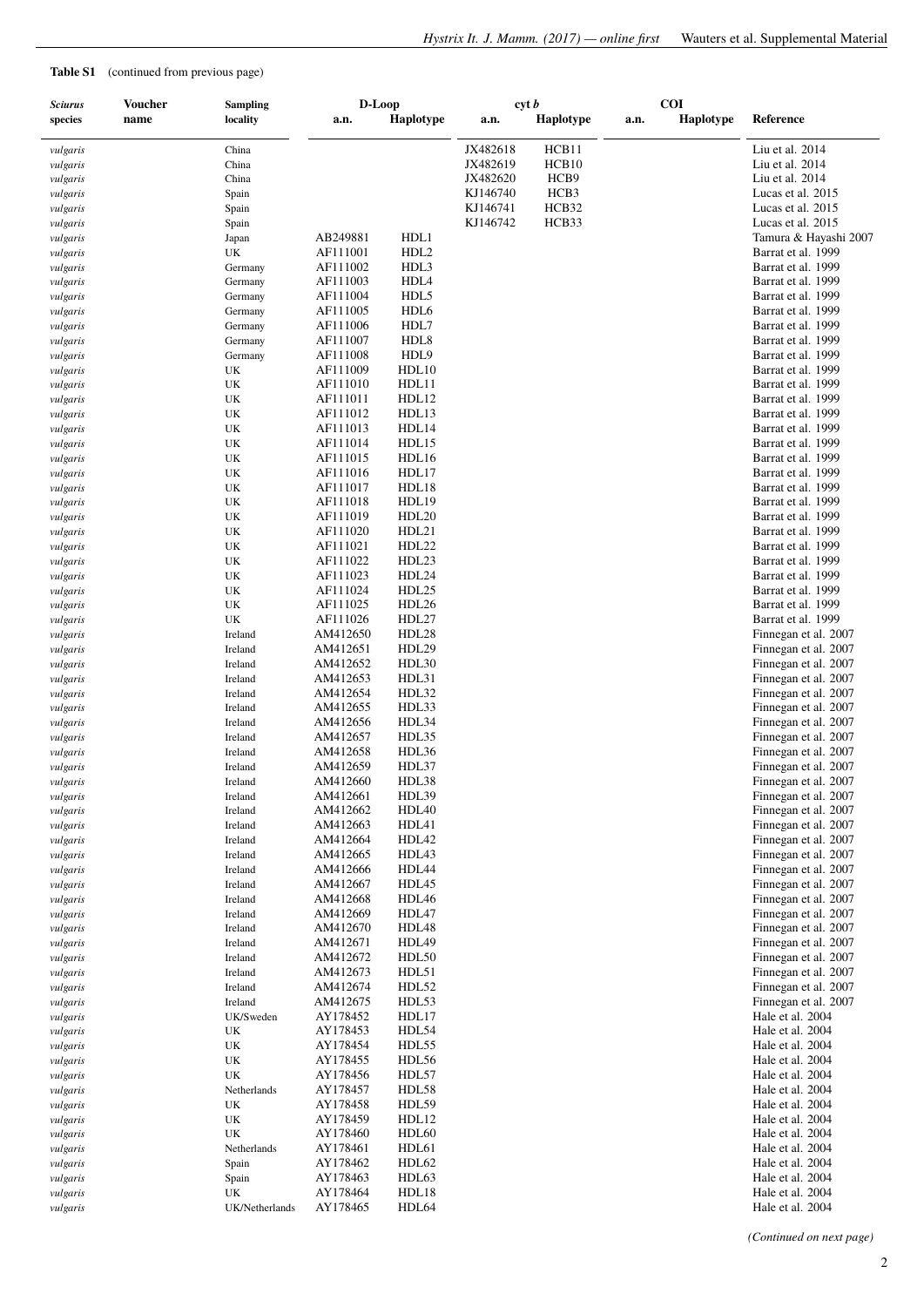| <b>Sciurus</b>       | Voucher | <b>Sampling</b>        |                      | D-Loop                 |      | cyt b     |      | <b>COI</b> |                                        |
|----------------------|---------|------------------------|----------------------|------------------------|------|-----------|------|------------|----------------------------------------|
| species              | name    | locality               | a.n.                 | Haplotype              | a.n. | Haplotype | a.n. | Haplotype  | Reference                              |
|                      |         |                        |                      |                        |      |           |      |            |                                        |
| vulgaris             |         | Netherlands            | AY178466             | HDL65                  |      |           |      |            | Hale et al. 2004                       |
| vulgaris             |         | Italy                  | AY178467             | HDL66                  |      |           |      |            | Hale et al. 2004                       |
| vulgaris             |         | Italy                  | AY178468             | HDL67                  |      |           |      |            | Hale et al. 2004                       |
| vulgaris             |         | Sweden                 | AY178469             | HDL68                  |      |           |      |            | Hale et al. 2004                       |
| vulgaris             |         | Italy                  | AY178470             | HDL69                  |      |           |      |            | Hale et al. 2004                       |
| vulgaris             |         | Italy                  | AY178471             | HDL70                  |      |           |      |            | Hale et al. 2004                       |
| vulgaris             |         | UK                     | AY178472             | HDL71                  |      |           |      |            | Hale et al. 2004                       |
| vulgaris             |         | UK                     | AY178473             | HDL72                  |      |           |      |            | Hale et al. 2004                       |
| vulgaris             |         | UK<br>UK               | AY178474<br>AY178475 | HDL73<br>HDL74         |      |           |      |            | Hale et al. 2004<br>Hale et al. 2004   |
| vulgaris<br>vulgaris |         | UK                     | AY178476             | HDL75                  |      |           |      |            | Hale et al. 2004                       |
| vulgaris             |         | UK                     | AY178477             | HDL76                  |      |           |      |            | Hale et al. 2004                       |
| vulgaris             |         | UK                     | AY178478             | HDL77                  |      |           |      |            | Hale et al. 2004                       |
| vulgaris             |         | UK                     | AY178479             | HDL78                  |      |           |      |            | Hale et al. 2004                       |
| vulgaris             |         | Portougal              | FJ976902             | HDL79                  |      |           |      |            | Grill et al. 2009                      |
| vulgaris             |         | Greece                 | FJ976903             | HDL80                  |      |           |      |            | Grill et al. 2009                      |
| vulgaris             |         | Spain                  | FJ976904             | HDL81                  |      |           |      |            | Grill et al. 2009                      |
| vulgaris             |         | Spain                  | FJ976905             | HDL81                  |      |           |      |            | Grill et al. 2009                      |
| vulgaris             |         | Spain                  | FJ976906             | HDL82                  |      |           |      |            | Grill et al. 2009                      |
| vulgaris             |         | Spain                  | FJ976907             | HDL82                  |      |           |      |            | Grill et al. 2009                      |
| vulgaris             |         | Italy                  | FJ976908             | HDL83                  |      |           |      |            | Grill et al. 2009                      |
| vulgaris             |         | Italy                  | FJ976909             | HDL83                  |      |           |      |            | Grill et al. 2009                      |
| vulgaris             |         | Italy                  | FJ976910             | HDL84                  |      |           |      |            | Grill et al. 2009                      |
| vulgaris             |         | France                 | FJ976913             | HDL86                  |      |           |      |            | Grill et al. 2009                      |
| vulgaris             |         | France                 | FJ976914             | HDL87                  |      |           |      |            | Grill et al. 2009                      |
| vulgaris             |         | France                 | FJ976915             | HDL88                  |      |           |      |            | Grill et al. 2009                      |
| vulgaris             |         | Albania                | FJ976919             | HDL92                  |      |           |      |            | Grill et al. 2009                      |
| vulgaris             |         | Italy                  | FJ976928             | HDL95                  |      |           |      |            | Grill et al. 2009                      |
| vulgaris             |         | Portougal              | FJ976929<br>FJ976930 | HDL63<br>HDL96         |      |           |      |            | Grill et al. 2009<br>Grill et al. 2009 |
| vulgaris<br>vulgaris |         | Italy<br>Italy         | FJ976931             | HDL97                  |      |           |      |            | Grill et al. 2009                      |
| vulgaris             |         | Italy                  | FJ976932             | HDL98                  |      |           |      |            | Grill et al. 2009                      |
| vulgaris             |         | Italy                  | FJ976933             | HDL66                  |      |           |      |            | Grill et al. 2009                      |
| vulgaris             |         | Italy                  | FJ976934             | HDL99                  |      |           |      |            | Grill et al. 2009                      |
| vulgaris             |         | Italy                  | FJ976935             | HDL66                  |      |           |      |            | Grill et al. 2009                      |
| vulgaris             |         | Italy                  | FJ976936             | HDL66                  |      |           |      |            | Grill et al. 2009                      |
| vulgaris             |         | Italy                  | FJ976938             | <b>HDL100</b>          |      |           |      |            | Grill et al. 2009                      |
| vulgaris             |         | Italy                  | FJ976939             | HDL <sub>66</sub>      |      |           |      |            | Grill et al. 2009                      |
| vulgaris             |         | Italy                  | FJ976940             | <b>HDL101</b>          |      |           |      |            | Grill et al. 2009                      |
| vulgaris             |         | Italy                  | FJ976941             | HDL102                 |      |           |      |            | Grill et al. 2009                      |
| vulgaris             |         | Austria                | FJ976942             | HDL103                 |      |           |      |            | Grill et al. 2009                      |
| vulgaris             |         | Austria                | FJ976943             | <b>HDL104</b>          |      |           |      |            | Grill et al. 2009                      |
| vulgaris             |         | Portougal              | FJ976944             | HDL79                  |      |           |      |            | Grill et al. 2009                      |
| vulgaris             |         | Portougal              | FJ976945             | HDL79                  |      |           |      |            | Grill et al. 2009                      |
| vulgaris             |         | Portougal              | FJ976946             | HDL79                  |      |           |      |            | Grill et al. 2009                      |
| vulgaris             |         | Portougal              | FJ976947             | HDL79                  |      |           |      |            | Grill et al. 2009                      |
| vulgaris             |         | Portougal              | FJ976948             | HDL79                  |      |           |      |            | Grill et al. 2009                      |
| vulgaris             |         | Portougal              | FJ976949<br>FJ976950 | HDL79                  |      |           |      |            | Grill et al. 2009<br>Grill et al. 2009 |
| vulgaris             |         | Portougal              | FJ976951             | HDL79<br>HDL79         |      |           |      |            | Grill et al. 2009                      |
| vulgaris<br>vulgaris |         | Portougal<br>Portougal | FJ976952             | HDL79                  |      |           |      |            | Grill et al. 2009                      |
| vulgaris             |         | Portougal              | FJ976953             | HDL79                  |      |           |      |            | Grill et al. 2009                      |
| vulgaris             |         | Portougal              | FJ976954             | HDL79                  |      |           |      |            | Grill et al. 2009                      |
| vulgaris             |         | Portougal              | FJ976955             | HDL79                  |      |           |      |            | Grill et al. 2009                      |
| vulgaris             |         | Portougal              | FJ976956             | HDL79                  |      |           |      |            | Grill et al. 2009                      |
| vulgaris             |         | Portougal              | FJ976958             | HDL79                  |      |           |      |            | Grill et al. 2009                      |
| vulgaris             |         | Italy                  | FJ976959             | <b>HDL106</b>          |      |           |      |            | Grill et al. 2009                      |
| vulgaris             |         | Italy                  | FJ976960             | <b>HDL107</b>          |      |           |      |            | Grill et al. 2009                      |
| vulgaris             |         | Italy                  | FJ976964             | <b>HDL108</b>          |      |           |      |            | Grill et al. 2009                      |
| vulgaris             |         | Italy                  | FJ976965             | <b>HDL109</b>          |      |           |      |            | Grill et al. 2009                      |
| vulgaris             |         | Italy                  | FJ976966             | HDL110                 |      |           |      |            | Grill et al. 2009                      |
| vulgaris             |         | Italy                  | FJ976967             | <b>HDL111</b>          |      |           |      |            | Grill et al. 2009                      |
| vulgaris             |         | Italy                  | FJ976968             | HDL112                 |      |           |      |            | Grill et al. 2009                      |
| vulgaris             |         | Italy                  | FJ976969             | <b>HDL109</b>          |      |           |      |            | Grill et al. 2009                      |
| vulgaris             |         | Austria                | FJ976970             | <b>HDL113</b>          |      |           |      |            | Grill et al. 2009                      |
| vulgaris             |         | Austria                | FJ976971             | <b>HDL114</b>          |      |           |      |            | Grill et al. 2009                      |
| vulgaris             |         | Austria                | FJ976972             | HDL98                  |      |           |      |            | Grill et al. 2009                      |
| vulgaris             |         | Italy                  | FJ976973             | <b>HDL115</b>          |      |           |      |            | Grill et al. 2009                      |
| vulgaris             |         | Italy                  | FJ976974             | <b>HDL116</b>          |      |           |      |            | Grill et al. 2009                      |
| vulgaris             |         | Italy                  | FJ976975<br>FJ976976 | <b>HDL117</b><br>HDL98 |      |           |      |            | Grill et al. 2009<br>Grill et al. 2009 |
| vulgaris<br>vulgaris |         | Italy<br>Italy         | FJ976977             | HDL98                  |      |           |      |            | Grill et al. 2009                      |
| vulgaris             |         | Italy                  | FJ976978             | HDL66                  |      |           |      |            | Grill et al. 2009                      |
|                      |         |                        |                      |                        |      |           |      |            |                                        |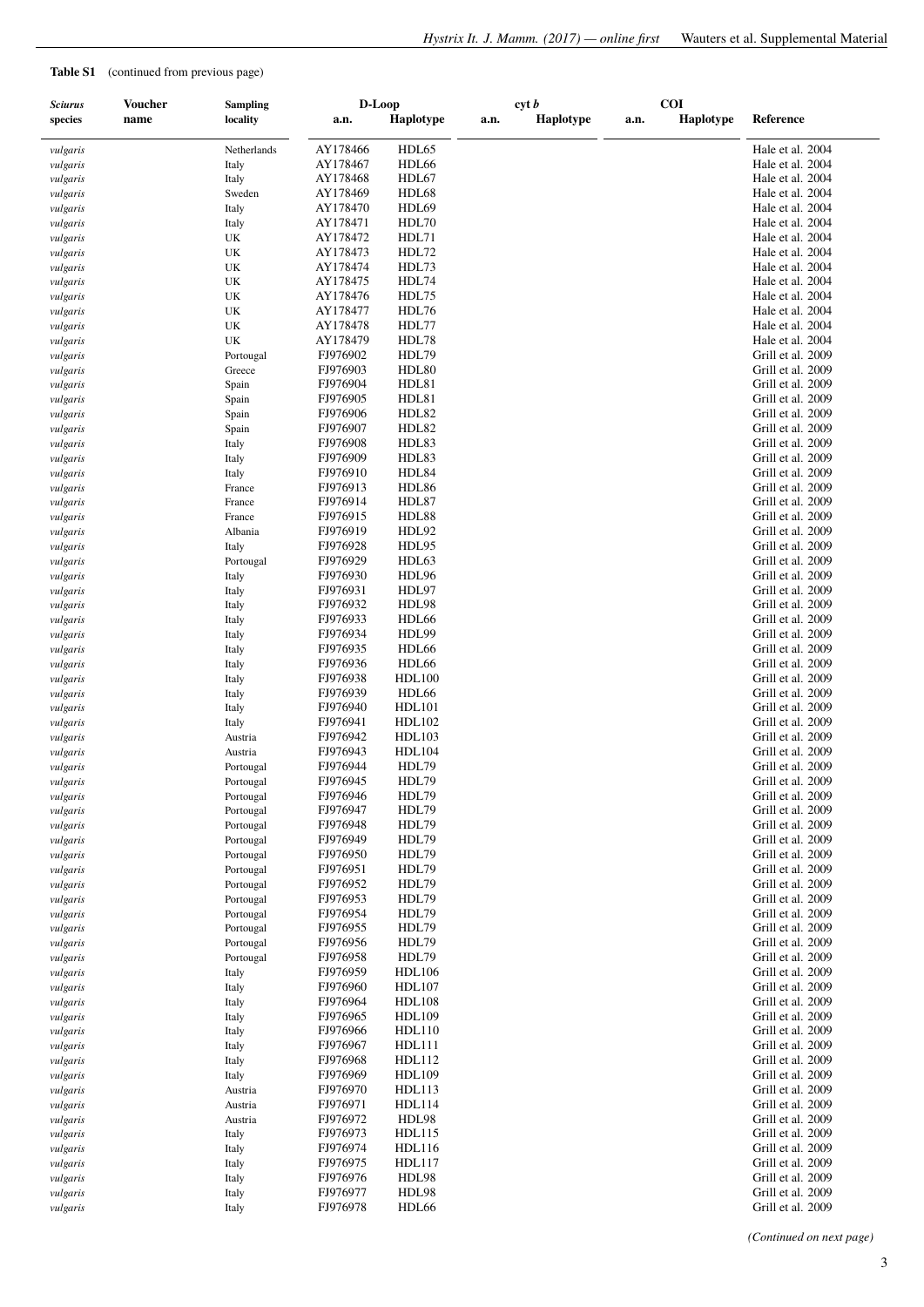| <b>Sciurus</b>       | Voucher | <b>Sampling</b>                  |                      | D-Loop                  |      | cyt b     |      | <b>COI</b> |                                        |
|----------------------|---------|----------------------------------|----------------------|-------------------------|------|-----------|------|------------|----------------------------------------|
| species              | name    | locality                         | a.n.                 | Haplotype               | a.n. | Haplotype | a.n. | Haplotype  | Reference                              |
|                      |         |                                  |                      |                         |      |           |      |            |                                        |
| vulgaris             |         | Italy                            | FJ976979             | <b>HDL118</b>           |      |           |      |            | Grill et al. 2009                      |
| vulgaris             |         | Austria                          | FJ976980             | <b>HDL119</b>           |      |           |      |            | Grill et al. 2009                      |
| vulgaris             |         | Russia                           | FJ976981             | <b>HDL120</b>           |      |           |      |            | Grill et al. 2009                      |
| vulgaris             |         | Austria<br>Austria               | FJ976982<br>FJ976983 | HDL121<br>HDL122        |      |           |      |            | Grill et al. 2009<br>Grill et al. 2009 |
| vulgaris<br>vulgaris |         | Austria                          | FJ976984             | HDL123                  |      |           |      |            | Grill et al. 2009                      |
| vulgaris             |         | Austria                          | FJ976985             | HDL121                  |      |           |      |            | Grill et al. 2009                      |
| vulgaris             |         | Czech Republic                   | FJ976986             | <b>HDL124</b>           |      |           |      |            | Grill et al. 2009                      |
| vulgaris             |         | Czech Republic                   | FJ976987             | <b>HDL115</b>           |      |           |      |            | Grill et al. 2009                      |
| vulgaris             |         | Italy                            | FJ976988             | HDL125                  |      |           |      |            | Grill et al. 2009                      |
| vulgaris             |         | Italy                            | FJ976989             | HDL116                  |      |           |      |            | Grill et al. 2009                      |
| vulgaris             |         | Italy                            | FJ976990             | <b>HDL118</b>           |      |           |      |            | Grill et al. 2009                      |
| vulgaris             |         | Italy                            | FJ976991             | HDL98                   |      |           |      |            | Grill et al. 2009                      |
| vulgaris             |         | Italy                            | FJ976992             | HDL98                   |      |           |      |            | Grill et al. 2009                      |
| vulgaris             |         | Italy                            | FJ976993             | HDL97                   |      |           |      |            | Grill et al. 2009                      |
| vulgaris             |         | Italy                            | FJ976994             | <b>HDL118</b>           |      |           |      |            | Grill et al. 2009                      |
| vulgaris             |         | Italy                            | FJ976995             | HDL <sub>66</sub>       |      |           |      |            | Grill et al. 2009                      |
| vulgaris             |         | Italy                            | FJ976996<br>FJ976997 | <b>HDL117</b><br>HDL66  |      |           |      |            | Grill et al. 2009<br>Grill et al. 2009 |
| vulgaris<br>vulgaris |         | Italy<br>Italy                   | FJ976998             | HDL98                   |      |           |      |            | Grill et al. 2009                      |
| vulgaris             |         | Italy                            | FJ976999             | HDL66                   |      |           |      |            | Grill et al. 2009                      |
| vulgaris             |         | Italy                            | FJ977000             | HDL66                   |      |           |      |            | Grill et al. 2009                      |
| vulgaris             |         | Italy                            | FJ977001             | HDL98                   |      |           |      |            | Grill et al. 2009                      |
| vulgaris             |         | Italy                            | FJ977002             | HDL97                   |      |           |      |            | Grill et al. 2009                      |
| vulgaris             |         | Italy                            | FJ977003             | <b>HDL118</b>           |      |           |      |            | Grill et al. 2009                      |
| vulgaris             |         | Italy                            | FJ977004             | HDL <sub>66</sub>       |      |           |      |            | Grill et al. 2009                      |
| vulgaris             |         | Spain                            | FJ977005             | HDL87                   |      |           |      |            | Grill et al. 2009                      |
| vulgaris             |         | Spain                            | FJ977006             | HDL87                   |      |           |      |            | Grill et al. 2009                      |
| vulgaris             |         | Hungary                          | FJ977007             | <b>HDL126</b>           |      |           |      |            | Grill et al. 2009                      |
| vulgaris             |         | Finland                          | FJ977008             | <b>HDL127</b>           |      |           |      |            | Grill et al. 2009                      |
| vulgaris             |         | Italy                            | FJ977009             | HDL83                   |      |           |      |            | Grill et al. 2009                      |
| vulgaris             |         | Italy                            | FJ977010             | HDL83                   |      |           |      |            | Grill et al. 2009                      |
| vulgaris<br>vulgaris |         | Italy<br>Italy                   | FJ977011<br>FJ977012 | HDL83<br>HDL83          |      |           |      |            | Grill et al. 2009<br>Grill et al. 2009 |
| vulgaris             |         | Italy                            | FJ977013             | <b>HDL128</b>           |      |           |      |            | Grill et al. 2009                      |
| vulgaris             |         | Italy                            | FJ977014             | HDL98                   |      |           |      |            | Grill et al. 2009                      |
| vulgaris             |         | Austria                          | FJ977015             | HDL98                   |      |           |      |            | Grill et al. 2009                      |
| vulgaris             |         | Austria                          | FJ977016             | HDL98                   |      |           |      |            | Grill et al. 2009                      |
| vulgaris             |         | Austria                          | FJ977017             | <b>HDL129</b>           |      |           |      |            | Grill et al. 2009                      |
| vulgaris             |         | Italy                            | FJ977018             | <b>HDL130</b>           |      |           |      |            | Grill et al. 2009                      |
| vulgaris             |         | Italy                            | FJ977019             | <b>HDL128</b>           |      |           |      |            | Grill et al. 2009                      |
| vulgaris             |         | Italy                            | FJ977020             | <b>HDL131</b>           |      |           |      |            | Grill et al. 2009                      |
| vulgaris             |         | Italy                            | FJ977021             | HDL95                   |      |           |      |            | Grill et al. 2009                      |
| vulgaris             |         | Italy                            | FJ977022             | <b>HDL132</b>           |      |           |      |            | Grill et al. 2009                      |
| vulgaris             |         | Czech Republic                   | FJ977023             | HDL133                  |      |           |      |            | Grill et al. 2009                      |
| vulgaris<br>vulgaris |         | Czech Republic<br>Czech Republic | FJ977024<br>FJ977025 | <b>HDL134</b><br>HDL98  |      |           |      |            | Grill et al. 2009<br>Grill et al. 2009 |
| vulgaris             |         | Slovenia                         | FJ977026             | HDL135                  |      |           |      |            | Grill et al. 2009                      |
| vulgaris             |         | Italy                            | FJ977027             | <b>HDL136</b>           |      |           |      |            | Grill et al. 2009                      |
| vulgaris             |         | Italy                            | FJ977029             | HDL83                   |      |           |      |            | Grill et al. 2009                      |
| vulgaris             |         | Italy                            | FJ977030             | HDL83                   |      |           |      |            | Grill et al. 2009                      |
| vulgaris             |         | Italy                            | FJ977031             | HDL83                   |      |           |      |            | Grill et al. 2009                      |
| vulgaris             |         | Italy                            | FJ977032             | HDL83                   |      |           |      |            | Grill et al. 2009                      |
| vulgaris             |         | Poland                           | FJ977034             | <b>HDL139</b>           |      |           |      |            | Grill et al. 2009                      |
| vulgaris             |         | Poland                           | FJ977036             | <b>HDL141</b>           |      |           |      |            | Grill et al. 2009                      |
| vulgaris             |         | Slovenia                         | FJ977037             | HDL142                  |      |           |      |            | Grill et al. 2009                      |
| vulgaris             |         | Finland                          | FJ977038             | <b>HDL143</b>           |      |           |      |            | Grill et al. 2009                      |
| vulgaris<br>vulgaris |         | Finland<br>China                 | FJ977039<br>FJ977040 | HDL4<br><b>HDL144</b>   |      |           |      |            | Grill et al. 2009<br>Grill et al. 2009 |
| vulgaris             |         | China                            | JX482570             | <b>HDL145</b>           |      |           |      |            | Liu et al. 2014                        |
| vulgaris             |         | China                            | JX482571             | <b>HDL144</b>           |      |           |      |            | Liu et al. 2014                        |
| vulgaris             |         | China                            | JX482572             | HDL4                    |      |           |      |            | Liu et al. 2014                        |
| vulgaris             |         | China                            | JX482573             | <b>HDL146</b>           |      |           |      |            | Liu et al. 2014                        |
| vulgaris             |         | China                            | JX482574             | <b>HDL147</b>           |      |           |      |            | Liu et al. 2014                        |
| vulgaris             |         | China                            | JX482575             | <b>HDL148</b>           |      |           |      |            | Liu et al. $2014$                      |
| vulgaris             |         | China                            | JX482576             | <b>HDL149</b>           |      |           |      |            | Liu et al. 2014                        |
| vulgaris             |         | China                            | JX482577             | <b>HDL150</b>           |      |           |      |            | Liu et al. 2014                        |
| vulgaris             |         | China                            | JX482578             | HDL151                  |      |           |      |            | Liu et al. 2014                        |
| vulgaris             |         | China                            | JX482579             | HDL152                  |      |           |      |            | Liu et al. 2014                        |
| vulgaris             |         | China                            | JX482580             | HDL153                  |      |           |      |            | Liu et al. $2014$                      |
| vulgaris             |         | China<br>China                   | JX482581<br>JX482582 | HDL154<br><b>HDL155</b> |      |           |      |            | Liu et al. $2014$<br>Liu et al. 2014   |
| vulgaris<br>vulgaris |         | China                            | JX482583             | HDL156                  |      |           |      |            | Liu et al. 2014                        |
|                      |         |                                  |                      |                         |      |           |      |            |                                        |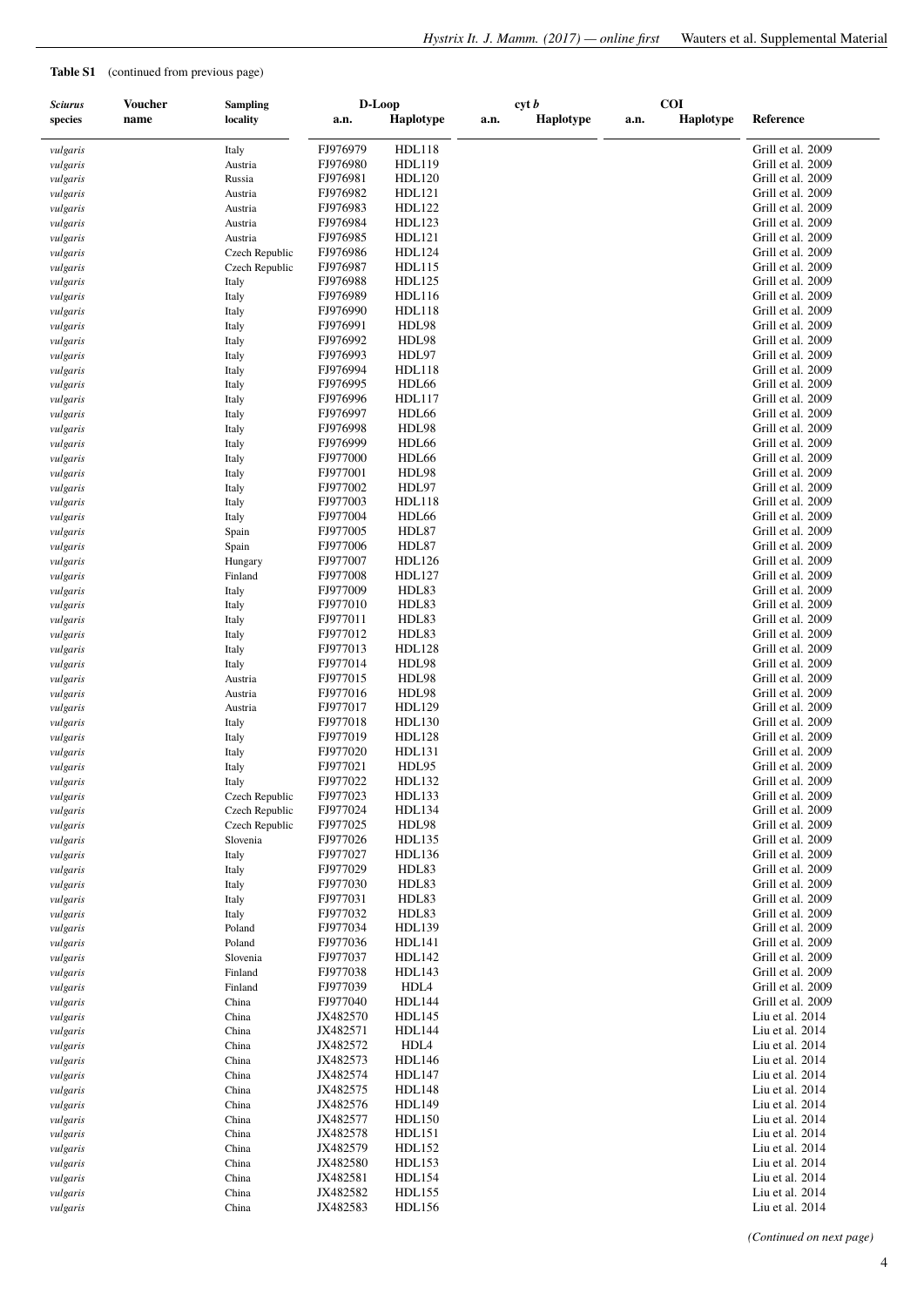| <b>Sciurus</b>       | Voucher | <b>Sampling</b>  | D-Loop               |                                |      | cyt b     |      | <b>COI</b>       |                                              |
|----------------------|---------|------------------|----------------------|--------------------------------|------|-----------|------|------------------|----------------------------------------------|
| species              | name    | locality         | a.n.                 | Haplotype                      | a.n. | Haplotype | a.n. | <b>Haplotype</b> | Reference                                    |
|                      |         |                  |                      | <b>HDL157</b>                  |      |           |      |                  |                                              |
| vulgaris<br>vulgaris |         | China<br>China   | JX482584<br>JX482585 | <b>HDL158</b>                  |      |           |      |                  | Liu et al. 2014<br>Liu et al. 2014           |
| vulgaris             |         | China            | JX482586             | <b>HDL159</b>                  |      |           |      |                  | Liu et al. 2014                              |
| vulgaris             |         | China            | JX482587             | <b>HDL160</b>                  |      |           |      |                  | Liu et al. 2014                              |
| vulgaris             |         | China            | JX482588             | <b>HDL161</b>                  |      |           |      |                  | Liu et al. 2014                              |
| vulgaris             |         | China            | JX482589             | HDL162                         |      |           |      |                  | Liu et al. $2014$                            |
| vulgaris             |         | China            | JX482590             | HDL163                         |      |           |      |                  | Liu et al. $2014$                            |
| vulgaris             |         | China            | JX482591             | <b>HDL164</b>                  |      |           |      |                  | Liu et al. 2014                              |
| vulgaris             |         | China<br>China   | JX482592<br>JX482593 | HDL165<br><b>HDL166</b>        |      |           |      |                  | Liu et al. 2014<br>Liu et al. $2014$         |
| vulgaris<br>vulgaris |         | China            | JX482594             | <b>HDL167</b>                  |      |           |      |                  | Liu et al. 2014                              |
| vulgaris             |         | China            | JX482595             | <b>HDL168</b>                  |      |           |      |                  | Liu et al. 2014                              |
| vulgaris             |         | China            | JX482596             | HDL169                         |      |           |      |                  | Liu et al. $2014$                            |
| vulgaris             |         | China            | JX482597             | HDL151                         |      |           |      |                  | Liu et al. 2014                              |
| vulgaris             |         | China            | JX482598             | <b>HDL170</b>                  |      |           |      |                  | Liu et al. $2014$                            |
| vulgaris             |         | China            | JX482600             | <b>HDL171</b>                  |      |           |      |                  | Liu et al. 2014                              |
| vulgaris             |         | China            | JX482601             | HDL172                         |      |           |      |                  | Liu et al. 2014                              |
| vulgaris<br>vulgaris |         | China<br>China   | JX482602<br>JX482603 | HDL173<br><b>HDL174</b>        |      |           |      |                  | Liu et al. 2014<br>Liu et al. $2014$         |
| vulgaris             |         | China            | JX482604             | <b>HDL175</b>                  |      |           |      |                  | Liu et al. 2014                              |
| vulgaris             |         | China            | JX482605             | <b>HDL176</b>                  |      |           |      |                  | Liu et al. 2014                              |
| vulgaris             |         | China            | JX482606             | <b>HDL177</b>                  |      |           |      |                  | Liu et al. $2014$                            |
| vulgaris             |         | China            | JX482607             | <b>HDL178</b>                  |      |           |      |                  | Liu et al. $2014$                            |
| vulgaris             |         | China            | JX482608             | <b>HDL179</b>                  |      |           |      |                  | Liu et al. 2014                              |
| vulgaris             |         | China            | JX482610             | <b>HDL180</b>                  |      |           |      |                  | Liu et al. $2014$                            |
| vulgaris             |         | China            | JX482611             | HDL181                         |      |           |      |                  | Liu et al. 2014                              |
| vulgaris             |         | China<br>France  | JX482612<br>JX645360 | HDL182<br>HDL153               |      |           |      |                  | Liu et al. 2014<br>Dozieres et al. 2012      |
| vulgaris<br>vulgaris |         | France           | JX645361             | HDL183                         |      |           |      |                  | Dozieres et al. 2012                         |
| vulgaris             |         | France           | JX645362             | HDL184                         |      |           |      |                  | Dozieres et al. 2012                         |
| vulgaris             |         | France           | JX645363             | HDL185                         |      |           |      |                  | Dozieres et al. 2012                         |
| vulgaris             |         | France           | JX645364             | <b>HDL186</b>                  |      |           |      |                  | Dozieres et al. 2012                         |
| vulgaris             |         | France           | JX645365             | HDL183                         |      |           |      |                  | Dozieres et al. 2012                         |
| vulgaris             |         | France           | JX645366             | <b>HDL187</b>                  |      |           |      |                  | Dozieres et al. 2012                         |
| vulgaris             |         | France           | JX645367             | <b>HDL188</b>                  |      |           |      |                  | Dozieres et al. 2012                         |
| vulgaris<br>vulgaris |         | France<br>France | JX645368<br>JX645369 | HDL64<br>HDL189                |      |           |      |                  | Dozieres et al. 2012<br>Dozieres et al. 2012 |
| vulgaris             |         | France           | JX645370             | HDL64                          |      |           |      |                  | Dozieres et al. 2012                         |
| vulgaris             |         | France           | JX645371             | <b>HDL190</b>                  |      |           |      |                  | Dozieres et al. 2012                         |
| vulgaris             |         | France           | JX645372             | HDL81                          |      |           |      |                  | Dozieres et al. 2012                         |
| vulgaris             |         | France           | JX645373             | <b>HDL191</b>                  |      |           |      |                  | Dozieres et al. 2012                         |
| vulgaris             |         | France           | JX645374             | <b>HDL190</b>                  |      |           |      |                  | Dozieres et al. 2012                         |
| vulgaris             |         | France           | JX645375             | HDL192                         |      |           |      |                  | Dozieres et al. 2012                         |
| vulgaris             |         | France           | JX645376<br>JX645377 | <b>HDL193</b>                  |      |           |      |                  | Dozieres et al. 2012                         |
| vulgaris<br>vulgaris |         | France<br>France | JX645378             | <b>HDL194</b><br><b>HDL195</b> |      |           |      |                  | Dozieres et al. 2012<br>Dozieres et al. 2012 |
| vulgaris             |         | France           | JX645379             | HDL196                         |      |           |      |                  | Dozieres et al. 2012                         |
| vulgaris             |         | France           | JX645380             | <b>HDL197</b>                  |      |           |      |                  | Dozieres et al. 2012                         |
| vulgaris             |         | France           | JX645381             | <b>HDL198</b>                  |      |           |      |                  | Dozieres et al. 2012                         |
| vulgaris             |         | France           | JX645382             | <b>HDL199</b>                  |      |           |      |                  | Dozieres et al. 2012                         |
| vulgaris             |         | France           | JX645383             | HDL64                          |      |           |      |                  | Dozieres et al. 2012                         |
| vulgaris             |         | France           | JX645384             | <b>HDL200</b>                  |      |           |      |                  | Dozieres et al. 2012                         |
| vulgaris<br>vulgaris |         | France<br>France | JX645385<br>JX645386 | <b>HDL201</b><br>HDL64         |      |           |      |                  | Dozieres et al. 2012<br>Dozieres et al. 2012 |
| vulgaris             |         | France           | JX645387             | HDL64                          |      |           |      |                  | Dozieres et al. 2012                         |
| vulgaris             |         | France           | JX645388             | HDL201                         |      |           |      |                  | Dozieres et al. 2012                         |
| vulgaris             |         | France           | JX645389             | HDL190                         |      |           |      |                  | Dozieres et al. 2012                         |
| vulgaris             |         | France           | JX645390             | HDL202                         |      |           |      |                  | Dozieres et al. 2012                         |
| vulgaris             |         | France           | JX645391             | <b>HDL201</b>                  |      |           |      |                  | Dozieres et al. 2012                         |
| vulgaris             |         | France           | JX645392             | HDL64                          |      |           |      |                  | Dozieres et al. 2012                         |
| vulgaris             |         | France           | JX645393             | HDL64                          |      |           |      |                  | Dozieres et al. 2012                         |
| vulgaris             |         | France           | JX645394             | <b>HDL203</b>                  |      |           |      |                  | Dozieres et al. 2012                         |
| vulgaris<br>vulgaris |         | France<br>France | JX645395<br>JX645396 | <b>HDL204</b><br><b>HDL205</b> |      |           |      |                  | Dozieres et al. 2012<br>Dozieres et al. 2012 |
| vulgaris             |         | France           | JX645397             | <b>HDL206</b>                  |      |           |      |                  | Dozieres et al. 2012                         |
| vulgaris             |         | France           | JX645398             | HDL79                          |      |           |      |                  | Dozieres et al. 2012                         |
| vulgaris             |         | France           | JX645399             | <b>HDL207</b>                  |      |           |      |                  | Dozieres et al. 2012                         |
| vulgaris             |         | France           | JX645400             | <b>HDL204</b>                  |      |           |      |                  | Dozieres et al. 2012                         |
| vulgaris             |         | France           | JX645401             | <b>HDL208</b>                  |      |           |      |                  | Dozieres et al. 2012                         |
| vulgaris             |         | France           | JX645402             | HDL204                         |      |           |      |                  | Dozieres et al. 2012                         |
| vulgaris             |         | France           | JX645403<br>JX645404 | <b>HDL209</b><br>HDL79         |      |           |      |                  | Dozieres et al. 2012<br>Dozieres et al. 2012 |
| vulgaris<br>vulgaris |         | France<br>France | JX645405             | HDL210                         |      |           |      |                  | Dozieres et al. 2012                         |
|                      |         |                  |                      |                                |      |           |      |                  |                                              |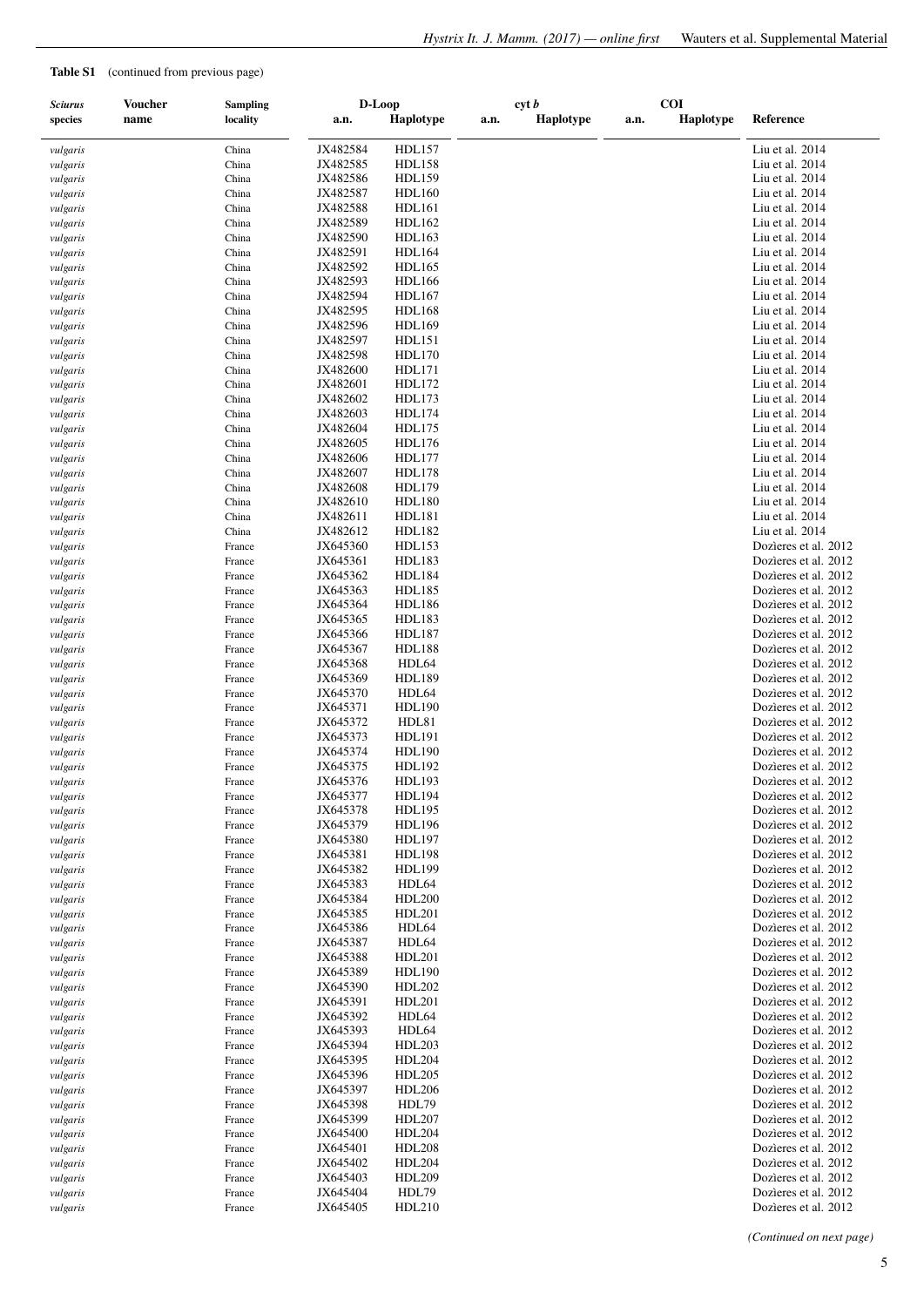| <b>Sciurus</b>       | Voucher | <b>Sampling</b>  |                      | D-Loop                  |      | cyt b            |      | <b>COI</b> |                                              |
|----------------------|---------|------------------|----------------------|-------------------------|------|------------------|------|------------|----------------------------------------------|
| species              | name    | locality         | a.n.                 | <b>Haplotype</b>        | a.n. | <b>Haplotype</b> | a.n. | Haplotype  | Reference                                    |
|                      |         |                  |                      |                         |      |                  |      |            |                                              |
| vulgaris             |         | France           | JX645406             | HDL211                  |      |                  |      |            | Dozieres et al. 2012                         |
| vulgaris             |         | France           | JX645407             | <b>HDL204</b>           |      |                  |      |            | Dozieres et al. 2012                         |
| vulgaris             |         | France           | JX645408             | HDL211                  |      |                  |      |            | Dozieres et al. 2012                         |
| vulgaris             |         | France           | JX645409             | HDL81                   |      |                  |      |            | Dozieres et al. 2012                         |
| vulgaris             |         | France           | JX645410             | HDL212                  |      |                  |      |            | Dozieres et al. 2012                         |
| vulgaris             |         | France           | JX645411             | HDL64                   |      |                  |      |            | Dozieres et al. 2012                         |
| vulgaris             |         | France           | JX645412             | HDL81                   |      |                  |      |            | Dozieres et al. 2012                         |
| vulgaris             |         | France           | JX645413             | HDL64                   |      |                  |      |            | Dozieres et al. 2012                         |
| vulgaris             |         | France           | JX645414             | HDL64                   |      |                  |      |            | Dozieres et al. 2012<br>Dozieres et al. 2012 |
| vulgaris             |         | France           | JX645415             | HDL212<br>HDL213        |      |                  |      |            | Dozieres et al. 2012                         |
| vulgaris             |         | France           | JX645416             | HDL81                   |      |                  |      |            | Dozieres et al. 2012                         |
| vulgaris<br>vulgaris |         | France<br>France | JX645417<br>JX645418 | HDL81                   |      |                  |      |            | Dozieres et al. 2012                         |
| vulgaris             |         | France           | JX645419             | HDL212                  |      |                  |      |            | Dozieres et al. 2012                         |
| vulgaris             |         | France           | JX645420             | HDL81                   |      |                  |      |            | Dozieres et al. 2012                         |
| vulgaris             |         | France           | JX645421             | HDL212                  |      |                  |      |            | Dozieres et al. 2012                         |
| vulgaris             |         | France           | JX645422             | HDL212                  |      |                  |      |            | Dozieres et al. 2012                         |
| vulgaris             |         | France           | JX645423             | HDL64                   |      |                  |      |            | Dozieres et al. 2012                         |
| vulgaris             |         | France           | JX645424             | HDL81                   |      |                  |      |            | Dozieres et al. 2012                         |
| vulgaris             |         | France           | JX645425             | HDL81                   |      |                  |      |            | Dozieres et al. 2012                         |
| vulgaris             |         | France           | JX645426             | HDL81                   |      |                  |      |            | Dozieres et al. 2012                         |
| vulgaris             |         | France           | JX645427             | HDL214                  |      |                  |      |            | Dozieres et al. 2012                         |
| vulgaris             |         | France           | JX645428             | HDL215                  |      |                  |      |            | Dozieres et al. 2012                         |
| vulgaris             |         | France           | JX645429             | HDL212                  |      |                  |      |            | Dozieres et al. 2012                         |
| vulgaris             |         | France           | JX645430             | HDL214                  |      |                  |      |            | Dozieres et al. 2012                         |
| vulgaris             |         | France           | JX645431             | HDL214                  |      |                  |      |            | Dozieres et al. 2012                         |
| vulgaris             |         | France           | JX645432             | HDL81                   |      |                  |      |            | Dozieres et al. 2012                         |
| vulgaris             |         | France           | JX645433             | HDL63                   |      |                  |      |            | Dozieres et al. 2012                         |
| vulgaris             |         | France           | JX645434             | HDL216                  |      |                  |      |            | Dozieres et al. 2012                         |
| vulgaris             |         | France           | JX645435             | HDL <sub>63</sub>       |      |                  |      |            | Dozieres et al. 2012                         |
| vulgaris             |         | France           | JX645436             | HDL217                  |      |                  |      |            | Dozieres et al. 2012                         |
| vulgaris             |         | France           | JX645437             | HDL218                  |      |                  |      |            | Dozieres et al. 2012                         |
| vulgaris             |         | France           | JX645438             | HDL219                  |      |                  |      |            | Dozieres et al. 2012                         |
| vulgaris             |         | France           | JX645439             | <b>HDL220</b>           |      |                  |      |            | Dozieres et al. 2012                         |
| vulgaris             |         | France           | JX645440             | HDL221                  |      |                  |      |            | Dozieres et al. 2012                         |
| vulgaris             |         | France           | JX645441             | <b>HDL222</b>           |      |                  |      |            | Dozieres et al. 2012                         |
| vulgaris             |         | France           | JX645442             | HDL223                  |      |                  |      |            | Dozieres et al. 2012                         |
| vulgaris             |         | France           | JX645443             | <b>HDL224</b>           |      |                  |      |            | Dozieres et al. 2012                         |
| vulgaris             |         | France           | JX645444             | HDL225                  |      |                  |      |            | Dozieres et al. 2012                         |
| vulgaris             |         | France           | JX645445             | HDL226                  |      |                  |      |            | Dozieres et al. 2012                         |
| vulgaris             |         | France           | JX645446             | <b>HDL227</b>           |      |                  |      |            | Dozieres et al. 2012                         |
| vulgaris             |         | France           | JX645447             | HDL82                   |      |                  |      |            | Dozieres et al. 2012                         |
| vulgaris             |         | France           | JX645448             | <b>HDL228</b>           |      |                  |      |            | Dozieres et al. 2012                         |
| vulgaris             |         | France           | JX645449             | HDL229                  |      |                  |      |            | Dozieres et al. 2012<br>Dozieres et al. 2012 |
| vulgaris             |         | France<br>France | JX645450             | HDL230<br><b>HDL231</b> |      |                  |      |            | Dozieres et al. 2012                         |
| vulgaris<br>vulgaris |         | France           | JX645451<br>JX645452 | <b>HDL230</b>           |      |                  |      |            | Dozieres et al. 2012                         |
| vulgaris             |         | France           | JX645453             | HDL84                   |      |                  |      |            | Dozieres et al. 2012                         |
| vulgaris             |         | France           | JX645454             | HDL84                   |      |                  |      |            | Dozieres et al. 2012                         |
| vulgaris             |         | France           | JX645455             | HDL91                   |      |                  |      |            | Dozieres et al. 2012                         |
| vulgaris             |         | France           | JX645456             | HDL232                  |      |                  |      |            | Dozieres et al. 2012                         |
| vulgaris             |         | France           | JX645457             | HDL232                  |      |                  |      |            | Dozieres et al. 2012                         |
| vulgaris             |         | France           | JX645458             | HDL233                  |      |                  |      |            | Dozieres et al. 2012                         |
| vulgaris             |         | France           | JX645459             | HDL59                   |      |                  |      |            | Dozieres et al. 2012                         |
| vulgaris             |         | France           | JX645460             | HDL234                  |      |                  |      |            | Dozieres et al. 2012                         |
| vulgaris             |         | France           | JX645461             | HDL185                  |      |                  |      |            | Dozieres et al. 2012                         |
| vulgaris             |         | France           | JX645462             | HDL235                  |      |                  |      |            | Dozieres et al. 2012                         |
| vulgaris             |         | France           | JX645463             | <b>HDL153</b>           |      |                  |      |            | Dozieres et al. 2012                         |
| vulgaris             |         | France           | JX645464             | HDL236                  |      |                  |      |            | Dozieres et al. 2012                         |
| vulgaris             |         | France           | JX645465             | HDL237                  |      |                  |      |            | Dozieres et al. 2012                         |
| vulgaris             |         | France           | JX645466             | HDL84                   |      |                  |      |            | Dozieres et al. 2012                         |
| vulgaris             |         | France           | JX645467             | <b>HDL196</b>           |      |                  |      |            | Dozieres et al. 2012                         |
| vulgaris             |         | France           | JX645468             | HDL238                  |      |                  |      |            | Dozieres et al. 2012                         |
| vulgaris             |         | France           | JX645469             | HDL239                  |      |                  |      |            | Dozieres et al. 2012                         |
| vulgaris             |         | Spain            | KJ146734             | <b>HDL240</b>           |      |                  |      |            | Lucas et al. 2015                            |
| vulgaris             |         | Spain            | KJ146735             | <b>HDL241</b>           |      |                  |      |            | Lucas et al. 2015                            |
| vulgaris             |         | Spain            | KJ146736             | HDL242                  |      |                  |      |            | Lucas et al. 2015                            |
| vulgaris             |         | Spain            | KJ146737             | HDL243                  |      |                  |      |            | Lucas et al. 2015                            |
| vulgaris             |         | Spain            | KJ146738             | HDL244                  |      |                  |      |            | Lucas et al. 2015                            |
| vulgaris             |         | Spain            | KJ146739             | HDL245                  |      |                  |      |            | Lucas et al. 2015                            |
| vulgaris             |         | France           | KM030177             | <b>HDL246</b>           |      |                  |      |            | Rézouki et al. 2014                          |
| vulgaris             |         | France           | KM030178             | <b>HDL247</b>           |      |                  |      |            | Rézouki et al. 2014                          |
| vulgaris             |         | France           | KM030179             | <b>HDL247</b>           |      |                  |      |            | Rézouki et al. 2014                          |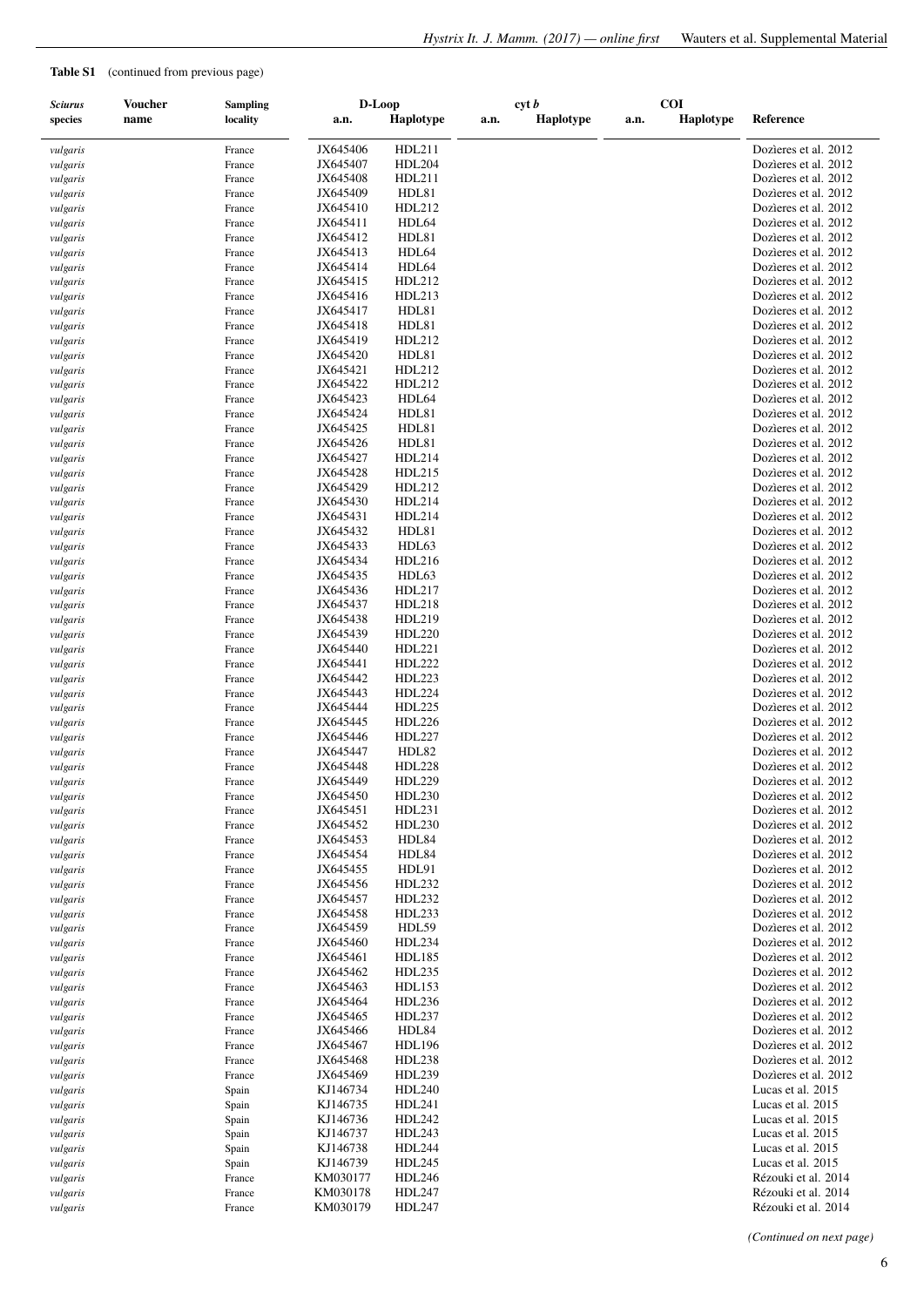| <b>Sciurus</b>       | <b>Voucher</b> | <b>Sampling</b>  | D-Loop               |                                |      | cyt b     |      | <b>COI</b>       |                                            |
|----------------------|----------------|------------------|----------------------|--------------------------------|------|-----------|------|------------------|--------------------------------------------|
| species              | name           | locality         | a.n.                 | <b>Haplotype</b>               | a.n. | Haplotype | a.n. | <b>Haplotype</b> | Reference                                  |
| vulgaris             |                | France           | KM030180             | HDL235                         |      |           |      |                  | Rézouki et al. 2014                        |
| vulgaris             |                | France           | KM030181             | <b>HDL247</b>                  |      |           |      |                  | Rézouki et al. 2014                        |
| vulgaris             |                | France           | KM030182             | <b>HDL248</b>                  |      |           |      |                  | Rézouki et al. 2014                        |
| vulgaris             |                | France           | KM030183             | <b>HDL249</b>                  |      |           |      |                  | Rézouki et al. 2014                        |
| vulgaris             |                | France           | KM030184             | <b>HDL247</b>                  |      |           |      |                  | Rézouki et al. 2014                        |
| vulgaris             |                | France           | KM030185             | HDL247                         |      |           |      |                  | Rézouki et al. 2014                        |
| vulgaris             |                | France           | KM030186             | HDL247                         |      |           |      |                  | Rézouki et al. 2014                        |
| vulgaris<br>vulgaris |                | France<br>France | KM030187<br>KM030188 | <b>HDL228</b><br><b>HDL246</b> |      |           |      |                  | Rézouki et al. 2014<br>Rézouki et al. 2014 |
| vulgaris             |                | France           | KM030189             | HDL247                         |      |           |      |                  | Rézouki et al. 2014                        |
| vulgaris             |                | France           | KM030190             | <b>HDL250</b>                  |      |           |      |                  | Rézouki et al. 2014                        |
| vulgaris             |                | France           | KM030191             | HDL81                          |      |           |      |                  | Rézouki et al. 2014                        |
| vulgaris             |                | France           | KM030192             | HDL214                         |      |           |      |                  | Rézouki et al. 2014                        |
| vulgaris             |                | France           | KM030193             | HDL81                          |      |           |      |                  | Rézouki et al. 2014                        |
| vulgaris             |                | France           | KM030194             | HDL250                         |      |           |      |                  | Rézouki et al. 2014                        |
| vulgaris             |                | France           | KM030195             | HDL250                         |      |           |      |                  | Rézouki et al. 2014                        |
| vulgaris             |                | France           | KM030196             | HDL81                          |      |           |      |                  | Rézouki et al. 2014                        |
| vulgaris<br>vulgaris |                | France<br>France | KM030197<br>KM030198 | HDL250<br><b>HDL250</b>        |      |           |      |                  | Rézouki et al. 2014<br>Rézouki et al. 2014 |
| vulgaris             |                | France           | KM030199             | HDL214                         |      |           |      |                  | Rézouki et al. 2014                        |
| vulgaris             |                | France           | KM030200             | HDL250                         |      |           |      |                  | Rézouki et al. 2014                        |
| vulgaris             |                | France           | KM030201             | HDL81                          |      |           |      |                  | Rézouki et al. 2014                        |
| vulgaris             |                | France           | KM030202             | HDL81                          |      |           |      |                  | Rézouki et al. 2014                        |
| vulgaris             |                | France           | KM030203             | HDL214                         |      |           |      |                  | Rézouki et al. 2014                        |
| vulgaris             |                | France           | KM030204             | HDL250                         |      |           |      |                  | Rézouki et al. 2014                        |
| vulgaris             |                | France           | KM030205             | HDL214                         |      |           |      |                  | Rézouki et al. 2014                        |
| vulgaris             |                | France           | KM030206             | HDL81                          |      |           |      |                  | Rézouki et al. 2014                        |
| vulgaris             |                | France           | KM030207             | <b>HDL250</b>                  |      |           |      |                  | Rézouki et al. 2014                        |
| vulgaris             |                | France           | KM030208             | HDL81                          |      |           |      |                  | Rézouki et al. 2014                        |
| vulgaris<br>vulgaris |                | France<br>France | KM030209<br>KM030210 | HDL250<br><b>HDL250</b>        |      |           |      |                  | Rézouki et al. 2014<br>Rézouki et al. 2014 |
| vulgaris             |                | France           | KM030211             | HDL250                         |      |           |      |                  | Rézouki et al. 2014                        |
| vulgaris             |                | France           | KM030212             | HDL81                          |      |           |      |                  | Rézouki et al. 2014                        |
| vulgaris             |                | France           | KM030213             | HDL250                         |      |           |      |                  | Rézouki et al. 2014                        |
| vulgaris             |                | France           | KM030214             | <b>HDL250</b>                  |      |           |      |                  | Rézouki et al. 2014                        |
| vulgaris             |                | France           | KM030215             | HDL250                         |      |           |      |                  | Rézouki et al. 2014                        |
| vulgaris             |                | France           | KM030216             | HDL81                          |      |           |      |                  | Rézouki et al. 2014                        |
| vulgaris             |                | France           | KM030217             | HDL250                         |      |           |      |                  | Rézouki et al. 2014                        |
| vulgaris             |                | France           | KM030218             | HDL250                         |      |           |      |                  | Rézouki et al. 2014<br>Rézouki et al. 2014 |
| vulgaris<br>vulgaris |                | France<br>France | KM030219<br>KM030220 | <b>HDL250</b><br>HDL81         |      |           |      |                  | Rézouki et al. 2014                        |
| vulgaris             |                | France           | KM030221             | HDL81                          |      |           |      |                  | Rézouki et al. 2014                        |
| vulgaris             |                | France           | KM030222             | HDL250                         |      |           |      |                  | Rézouki et al. 2014                        |
| vulgaris             |                | France           | KM030223             | <b>HDL250</b>                  |      |           |      |                  | Rézouki et al. 2014                        |
| vulgaris             |                | France           | KM030224             | HDL250                         |      |           |      |                  | Rézouki et al. 2014                        |
| vulgaris             |                | France           | KM030225             | HDL81                          |      |           |      |                  | Rézouki et al. 2014                        |
| vulgaris             |                | France           | KM030226             | HDL250                         |      |           |      |                  | Rézouki et al. 2014                        |
| vulgaris             |                | France           | KM030227             | HDL81                          |      |           |      |                  | Rézouki et al. 2014                        |
| vulgaris<br>vulgaris |                | France<br>France | KM030228<br>KM030229 | HDL250<br>HDL81                |      |           |      |                  | Rézouki et al. 2014<br>Rézouki et al. 2014 |
| vulgaris             |                | France           | KM030230             | HDL214                         |      |           |      |                  | Rézouki et al. 2014                        |
| vulgaris             |                | France           | KM030231             | HDL81                          |      |           |      |                  | Rézouki et al. 2014                        |
| vulgaris             |                | France           | KM030232             | HDL250                         |      |           |      |                  | Rézouki et al. 2014                        |
| vulgaris             |                | France           | KM030233             | HDL250                         |      |           |      |                  | Rézouki et al. 2014                        |
| vulgaris             |                | France           | KM030234             | HDL81                          |      |           |      |                  | Rézouki et al. 2014                        |
| vulgaris             |                | France           | KM030235             | HDL250                         |      |           |      |                  | Rézouki et al. 2014                        |
| vulgaris             |                | France           | KM030236             | HDL250                         |      |           |      |                  | Rézouki et al. 2014                        |
| vulgaris             |                | France           | KM030237<br>KM030238 | HDL250<br>HDL81                |      |           |      |                  | Rézouki et al. 2014<br>Rézouki et al. 2014 |
| vulgaris<br>vulgaris |                | France<br>France | KM030239             | HDL250                         |      |           |      |                  | Rézouki et al. 2014                        |
| vulgaris             |                | France           | KM030240             | HDL214                         |      |           |      |                  | Rézouki et al. 2014                        |
| vulgaris             |                | France           | KM030241             | HDL250                         |      |           |      |                  | Rézouki et al. 2014                        |
| vulgaris             |                | France           | KM030242             | HDL250                         |      |           |      |                  | Rézouki et al. 2014                        |
| vulgaris             |                | France           | KM030243             | HDL81                          |      |           |      |                  | Rézouki et al. 2014                        |
| vulgaris             |                | France           | KM030244             | HDL81                          |      |           |      |                  | Rézouki et al. 2014                        |
| vulgaris             |                | France           | KM030245             | HDL81                          |      |           |      |                  | Rézouki et al. 2014                        |
| vulgaris             |                | France           | KM030246             | HDL214                         |      |           |      |                  | Rézouki et al. 2014                        |
| vulgaris             |                | France           | KM030247             | HDL81                          |      |           |      |                  | Rézouki et al. 2014                        |
| vulgaris             |                | France           | KM030248             | HDL81                          |      |           |      |                  | Rézouki et al. 2014                        |
| vulgaris<br>vulgaris |                | France<br>France | KM030249<br>KM030250 | HDL214<br>HDL81                |      |           |      |                  | Rézouki et al. 2014<br>Rézouki et al. 2014 |
| vulgaris             |                | France           | KM030251             | HDL250                         |      |           |      |                  | Rézouki et al. 2014                        |
| vulgaris             |                | France           | KM030252             | HDL250                         |      |           |      |                  | Rézouki et al. 2014                        |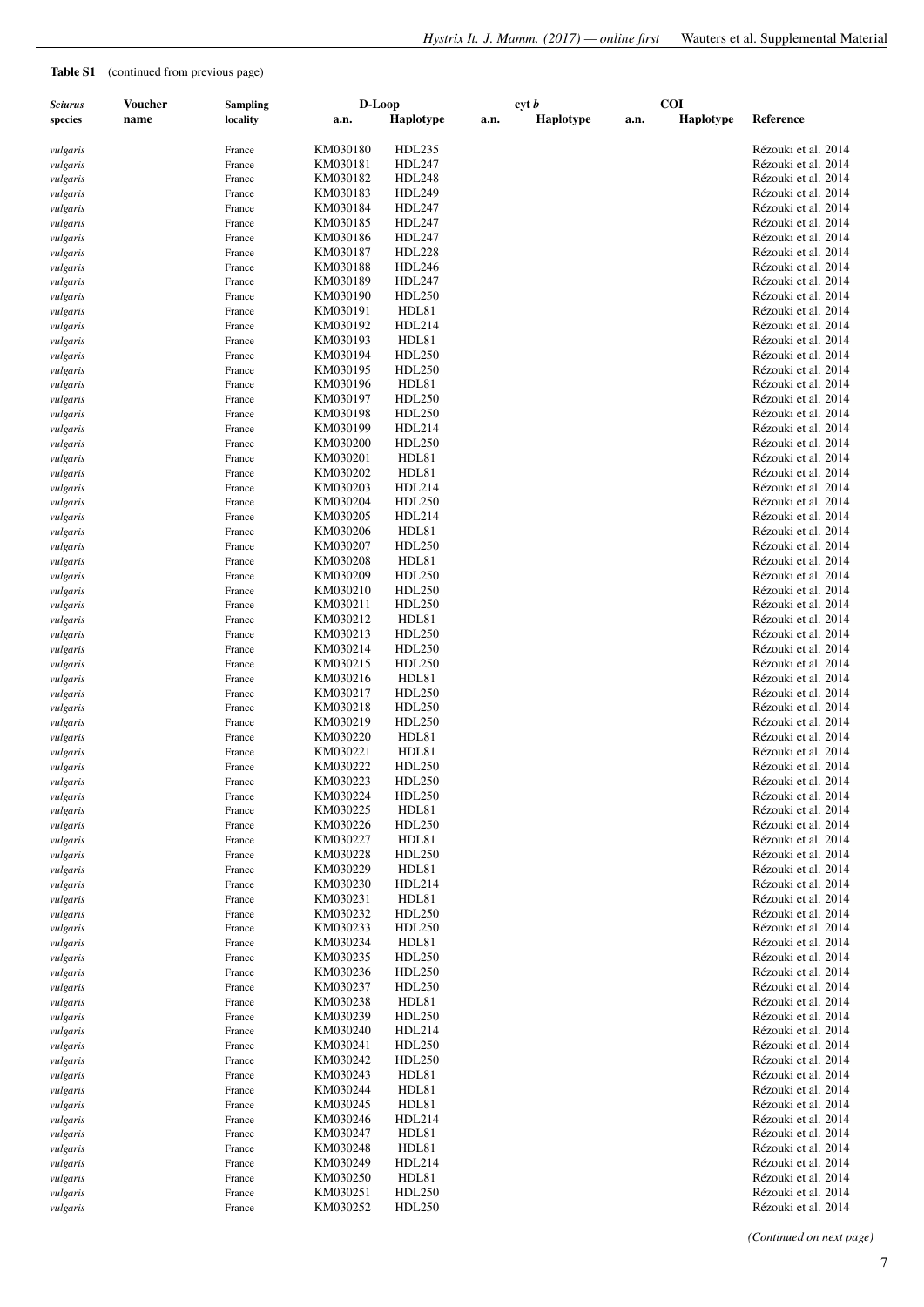#### *Sciurus* **Voucher Sampling D-Loop cyt** *b* **COI species name locality a.n. Haplotype a.n. Haplotype a.n. Haplotype Reference** *vulgaris* **France KM030253 HDL81** Rézouki et al. 2014 *vulgaris* France KM030254 HDL250 Rézouki et al. 2014<br> *niger* Reader North America AF533252 – *niger* Lance et al. 2003 North America AF533252 – Cance et al. 2003 *niger* Lance et al. 2003 – North America AF533253 – Lance et al. 2003 *niger* Lance et al. 2003 North America AF533254 – Lance et al. 2003 *niger* Lance et al. 2003 North America AF533255 – Cancellation and the Lance et al. 2003 *niger* Lance et al. 2003 North America AF533256 – Lance et al. 2003 *niger* Lance et al. 2003 North America AF533257 – *niger* Lance et al. 2003 – North America AF533258 – Lance et al. 2003 *niger* Lance et al. 2003 – North America AF533259 – Lance et al. 2003 *niger* Lance et al. 2003 – North America AF533260 – Lance et al. 2003 *niger* Lance et al. 2003 North America AF533261 – Lance et al. 2003 *niger* Lance et al. 2003 – North America AF533262 – Lance et al. 2003 *niger* Lance et al. 2003 – North America AF533263 – Lance et al. 2003 *niger* Lance et al. 2003 North America AF533264 – Lance et al. 2003 *niger* Lance et al. 2003 – North America AF533265 – Lance et al. 2003 *niger* Lance et al. 2003 North America AF533266 – Lance et al. 2003 *niger* a control North America AF533267 – Lance et al. 2003<br>
1. North America AF533268 – Lance et al. 2003 *niger* Lance et al. 2003 – North America AF533268 – Lance et al. 2003 *niger* Lance et al. 2003 – North America AF533269 – Lance et al. 2003 *niger* a a North America AF533270 – Lance et al. 2003<br>
North America AF533271 – Lance et al. 2003 *niger* Lance et al. 2003 North America AF533271 – *niger* Lance et al. 2003 North America AF533272 – Cancellation and the Lance et al. 2003 *niger* Lance et al. 2003 – North America AF533273 – Lance et al. 2003 *niger* Lance et al. 2003 North America AF533274 – Lance et al. 2003 *niger* a a North America AF533275 – Lance et al. 2003<br>
North America JX104344 – Moncrief et al. 2003 *niger* Moncrief et al. 2012 North America JX104344 – Moncrief et al. 2012 *niger* Moncrief et al. 2012 North America JX104345 – Moncrief et al. 2012 *niger* Moncrief et al. 2012 North America JX104346 – Moncrief et al. 2012 *niger* Moncrief et al. 2012<br> **1998** North America 1X104347 – Moncrief et al. 2012<br>
North America 1X104348 – Moncrief et al. 2012 *niger* Moncrief et al. 2012 North America JX104348 – Moncrief et al. 2012 *niger* Moncrief et al. 2012<br> **North America** JX104349 – *niger* Moncrief et al. 2012<br> **North America** JX104350 – *niger* Moncrief et al. 2012<br> **North America** JX104352 – Moncrief et al. 2012<br>
North America JX104352 – *niger* Moncrief et al. 2012 – Moncrief et al. 2012 *niger* Moncrief et al. 2012 North America JX104353 – *niger* Moncrief et al. 2012 North America JX104354 – Moncrief et al. 2012 *niger* Moncrief et al. 2012<br> **North America** JX104355 – Moncrief et al. 2012<br>
North America JX104356 – Moncrief et al. 2012 *niger* Moncrief et al. 2012<br>
North America 1X104357 – Moncrief et al. 2012<br>
North America 1X104357 – Moncrief et al. 2012 *niger* Moncrief et al. 2012<br>
North America 1X104358 – Moncrief et al. 2012<br>
North America 1X104358 – Moncrief et al. 2012 *niger* Moncrief et al. 2012 *niger* Moncrief et al. 2012<br>
North America 1990<br>
North America 1990<br>
North America 1990<br>
North America 1990<br>
North America 1990 *niger* Moncrief et al. 2012 Moncrief et al. 2012 *niger* Moncrief et al. 2012 North America JX104361 – Channel America and America Moncrief et al. 2012 *niger* Moncrief et al. 2012 Moncrief et al. 2012 *niger* Moncrief et al. 2012<br> **North America** JX104364 – Moncrief et al. 2012<br>
North America JX104364 – Moncrief et al. 2012 *niger* Moncrief et al. 2012<br>
North America 1X104365 – Moncrief et al. 2012<br>
North America 1X104365 – Moncrief et al. 2012 *niger* Moncrief et al. 2012 North America JX104365 – Moncrief et al. 2012 *niger* Moncrief et al. 2012 North America JX104366 – Moncrief et al. 2012 *niger* North America JX104367 – Moncrief et al. 2012 *niger* Moncrief et al. 2012 North America JX104368 – Moncrief et al. 2012 *niger* Moncrief et al. 2012 North America JX104369 – Channel America and America Moncrief et al. 2012 *niger* Moncrief et al. 2012 North America JX104370 – *niger* Moncrief et al. 2012<br> **North America** JX104371 – *niger* Moncrief et al. 2012<br> **1998** North America 1X104373 – Moncrief et al. 2012<br>
Moncrief et al. 2012 *niger* Moncrief et al. 2012 North America JX104373 – *niger* Moncrief et al. 2012 Moncrief et al. 2012 *niger* Moncrief et al. 2012 North America JX104375 – *niger* Moncrief et al. 2012<br> **1998** North America 1X104377 – Moncrief et al. 2012<br>
Moncrief et al. 2012 *niger* Moncrief et al. 2012 North America JX104377 – Theory of the Moncrief et al. 2012 *niger* Moncrief et al. 2012 North America JX104378 – Channel America and America Moncrief et al. 2012 *niger* Moncrief et al. 2012 North America JX104379 – America and America and America and America and America and America and America and America and America and America and America and America and America and America and *niger* Moncrief et al. 2012<br>
North America 1997 - Moncrief et al. 2012<br>
North America 1997 - Moncrief et al. 2012 *niger* Moncrief et al. 2012 North America JX104381 – Moncrief et al. 2012 *niger* Moncrief et al. 2012<br> **1998** North America 1X104382 – Moncrief et al. 2012<br>
North America 1X104383 – *niger* Moncrief et al. 2012 North America JX104383 – *niger* Moncrief et al. 2012 Moncrief et al. 2012 *niger* Moncrief et al. 2012 North America JX104385 – Theory of the Moncrief et al. 2012 *niger* Moncrief et al. 2012 North America JX104386 – Channel America and America Moncrief et al. 2012 *niger* Moncrief et al. 2012<br>
Moncrief et al. 2012 *niger* Moncrief et al. 2012 North America JX104388 – Theory of the Moncrief et al. 2012 *niger* Moncrief et al. 2012 North America JX104389 – Moncrief et al. 2012 *niger* Moncrief et al. 2012 Moncrief et al. 2012

**Table S1** (continued from previous page)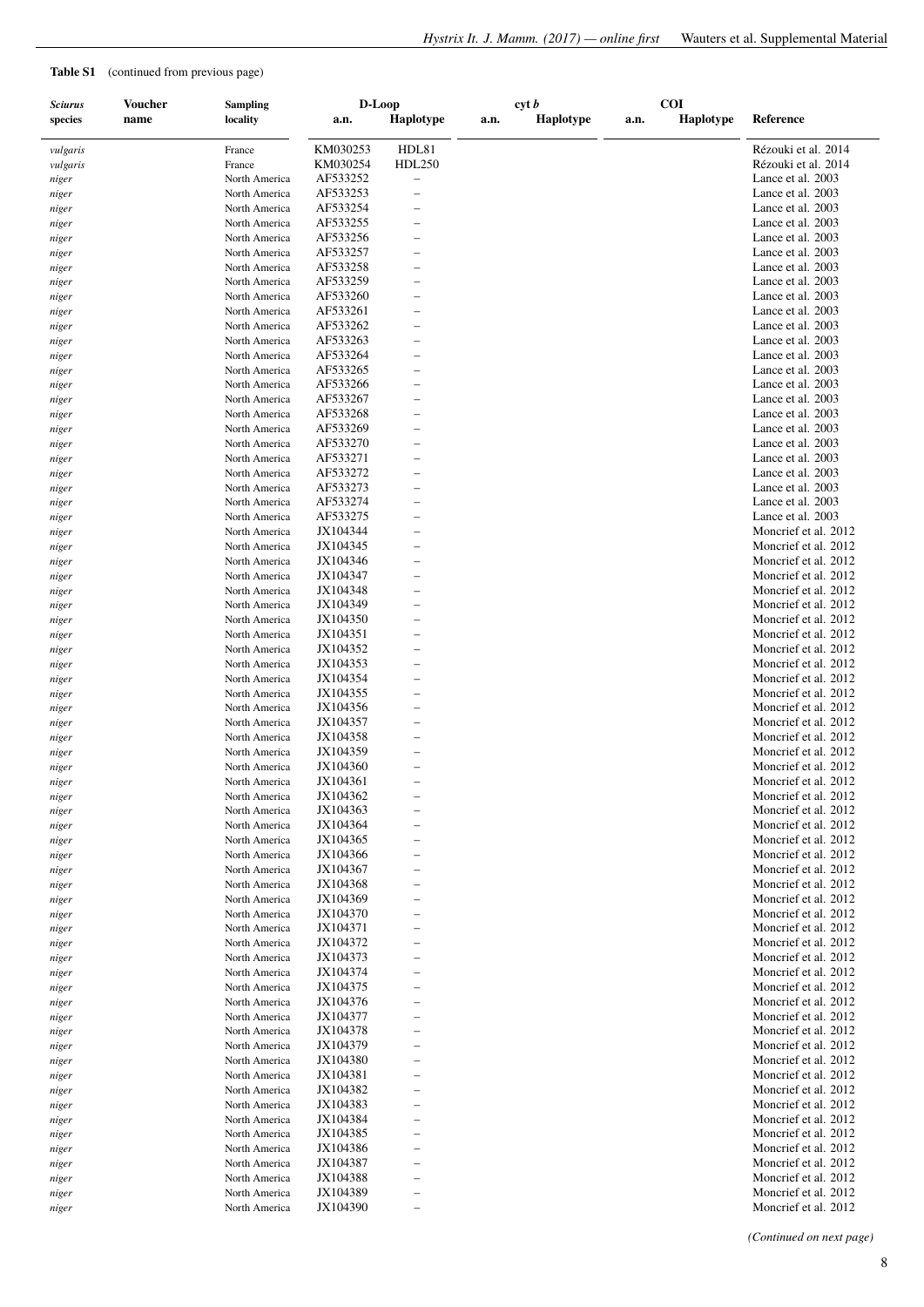| <b>Table S1</b> |  | (continued from previous page) |  |
|-----------------|--|--------------------------------|--|
|-----------------|--|--------------------------------|--|

| <b>Sciurus</b> | <b>Voucher</b> | <b>Sampling</b> |          | D-Loop                   | cyt b    |                          |          | <b>COI</b>       |                      |
|----------------|----------------|-----------------|----------|--------------------------|----------|--------------------------|----------|------------------|----------------------|
| species        | name           | locality        | a.n.     | <b>Haplotype</b>         | a.n.     | <b>Haplotype</b>         | a.n.     | <b>Haplotype</b> | Reference            |
|                |                |                 |          |                          |          |                          |          |                  |                      |
|                |                |                 | JX104391 | $\overline{\phantom{0}}$ |          |                          |          |                  | Moncrief et al. 2012 |
| niger          |                | North America   |          |                          |          |                          |          |                  |                      |
| niger          |                | North America   | JX104392 | $\overline{\phantom{0}}$ |          |                          |          |                  | Moncrief et al. 2012 |
| niger          |                | North America   | JX104393 |                          |          |                          |          |                  | Moncrief et al. 2012 |
| niger          |                | North America   | JX104394 |                          |          |                          |          |                  | Moncrief et al. 2012 |
| niger          |                | North America   | JX104395 | $\overline{\phantom{0}}$ |          |                          |          |                  | Moncrief et al. 2012 |
| niger          |                | North America   | JX104396 |                          |          |                          |          |                  | Moncrief et al. 2012 |
| niger          |                | North America   | JX104397 | $\qquad \qquad -$        |          |                          |          |                  | Moncrief et al. 2012 |
| niger          |                | North America   | JX104398 | $\overline{\phantom{a}}$ |          |                          |          |                  | Moncrief et al. 2012 |
| niger          |                | North America   |          |                          | FJ200745 |                          |          |                  | unpublished          |
| niger          |                | North America   |          |                          |          |                          | JF457111 |                  | unpublished          |
| carolinensis   |                | North America   | JX104415 |                          |          |                          |          |                  | Moncrief et al. 2012 |
| carolinensis   |                | North America   | JX104416 | $\qquad \qquad -$        |          |                          |          |                  | Moncrief et al. 2012 |
| carolinensis   |                | North America   | JX104417 |                          |          |                          |          |                  | Moncrief et al. 2012 |
|                |                |                 | JX104418 |                          |          |                          |          |                  | Moncrief et al. 2012 |
| carolinensis   |                | North America   |          |                          |          |                          |          |                  |                      |
| carolinensis   |                | North America   | JX104419 |                          |          |                          |          |                  | Moncrief et al. 2012 |
| carolinensis   |                | North America   | JX104420 |                          |          |                          |          |                  | Moncrief et al. 2012 |
| carolinensis   |                | North America   | JX104421 |                          |          |                          |          |                  | Moncrief et al. 2012 |
| carolinensis   |                | North America   | JX104422 |                          |          |                          |          |                  | Moncrief et al. 2012 |
| carolinensis   |                | North America   | JX104423 |                          |          |                          |          |                  | Moncrief et al. 2012 |
| carolinensis   |                | North America   | JX104424 |                          |          |                          |          |                  | Moncrief et al. 2012 |
| carolinensis   |                | North America   | JX104425 | $\overline{\phantom{0}}$ |          |                          |          |                  | Moncrief et al. 2012 |
| carolinensis   |                | North America   | JX104426 |                          |          |                          |          |                  | Moncrief et al. 2012 |
| carolinensis   |                | North America   | JX104427 | $\overline{\phantom{0}}$ |          |                          |          |                  | Moncrief et al. 2012 |
| carolinensis   |                | North America   | JX104428 | $\overline{\phantom{0}}$ |          |                          |          |                  | Moncrief et al. 2012 |
| carolinensis   |                | North America   | JX104429 |                          |          |                          |          |                  | Moncrief et al. 2012 |
|                |                |                 |          |                          |          |                          |          |                  |                      |
| carolinensis   |                | North America   | JX104430 | $\overline{\phantom{0}}$ |          |                          |          |                  | Moncrief et al. 2012 |
| carolinensis   |                | North America   | JX104431 |                          |          |                          |          |                  | Moncrief et al. 2012 |
| carolinensis   |                | North America   | JX104432 |                          |          |                          |          |                  | Moncrief et al. 2012 |
| carolinensis   |                | North America   | JX104433 |                          |          |                          |          |                  | Moncrief et al. 2012 |
| carolinensis   |                | North America   | JX104434 | $\overline{\phantom{a}}$ |          |                          |          |                  | Moncrief et al. 2012 |
| carolinensis   |                | North America   | JX104435 | $\overline{\phantom{0}}$ |          |                          |          |                  | Moncrief et al. 2012 |
| carolinensis   |                | North America   | JX104436 |                          |          |                          |          |                  | Moncrief et al. 2012 |
| carolinensis   |                | North America   | JX104437 | $\overline{\phantom{0}}$ |          |                          |          |                  | Moncrief et al. 2012 |
| carolinensis   |                | North America   | JX104438 |                          |          |                          |          |                  | Moncrief et al. 2012 |
| carolinensis   |                | North America   | JX104439 |                          |          |                          |          |                  | Moncrief et al. 2012 |
| carolinensis   |                | North America   | JX104440 |                          |          |                          |          |                  | Moncrief et al. 2012 |
|                |                |                 |          |                          |          |                          |          |                  | Moncrief et al. 2012 |
| carolinensis   |                | North America   | JX104441 | $\overline{\phantom{0}}$ |          |                          |          |                  |                      |
| carolinensis   |                | North America   | JX104442 | $\qquad \qquad -$        |          |                          |          |                  | Moncrief et al. 2012 |
| carolinensis   |                | North America   | JX104443 | $\overline{\phantom{0}}$ |          |                          |          |                  | Moncrief et al. 2012 |
| carolinensis   |                | North America   | JX104444 |                          |          |                          |          |                  | Moncrief et al. 2012 |
| carolinensis   |                | North America   | JX104445 |                          |          |                          |          |                  | Moncrief et al. 2012 |
| carolinensis   |                | North America   | JX104446 | $\overline{\phantom{0}}$ |          |                          |          |                  | Moncrief et al. 2012 |
| carolinensis   |                | North America   | JX104447 | $\overline{\phantom{0}}$ |          |                          |          |                  | Moncrief et al. 2012 |
| carolinensis   |                | North America   | JX104448 |                          |          |                          |          |                  | Moncrief et al. 2012 |
| carolinensis   |                | North America   | JX104449 |                          |          |                          |          |                  | Moncrief et al. 2012 |
| carolinensis   |                | North America   | JX104450 |                          |          |                          |          |                  | Moncrief et al. 2012 |
| carolinensis   |                | North America   | JX104451 |                          |          |                          |          |                  | Moncrief et al. 2012 |
| carolinensis   |                | North America   | JX104452 |                          |          |                          |          |                  | Moncrief et al. 2012 |
|                |                |                 | JX104453 |                          |          |                          |          |                  | Moncrief et al. 2012 |
| carolinensis   |                | North America   |          |                          |          |                          |          |                  |                      |
| carolinensis   |                | North America   | JX104454 |                          |          |                          |          |                  | Moncrief et al. 2012 |
| carolinensis   |                | North America   | JX104455 |                          |          |                          |          |                  | Moncrief et al. 2012 |
| carolinensis   |                | North America   | JX104456 |                          |          |                          |          |                  | Moncrief et al. 2012 |
| carolinensis   |                | North America   | JX104457 |                          |          |                          |          |                  | Moncrief et al. 2012 |
| carolinensis   |                | North America   | JX104458 |                          |          |                          |          |                  | Moncrief et al. 2012 |
| carolinensis   |                | North America   | JX104459 |                          |          |                          |          |                  | Moncrief et al. 2012 |
| carolinensis   |                | North America   | JX104460 |                          |          |                          |          |                  | Moncrief et al. 2012 |
| carolinensis   |                | North America   | JX104461 |                          |          |                          |          |                  | Moncrief et al. 2012 |
| carolinensis   |                | North America   | JX104462 |                          |          |                          |          |                  | Moncrief et al. 2012 |
| carolinensis   |                | North America   | JX104463 |                          |          |                          |          |                  | Moncrief et al. 2012 |
| carolinensis   |                | North America   | JX104464 |                          |          |                          |          |                  | Moncrief et al. 2012 |
|                |                |                 |          |                          |          |                          |          |                  |                      |
| carolinensis   |                | North America   | JX104465 | $\overline{\phantom{0}}$ |          |                          |          |                  | Moncrief et al. 2012 |
| carolinensis   |                |                 |          |                          | AY509679 |                          |          |                  | Meece et al. 2005    |
| carolinensis   |                |                 |          |                          | AY509680 |                          |          |                  | Meece et al. 2006    |
| carolinensis   |                |                 |          |                          | FJ200744 |                          |          |                  | unpublished          |
| carolinensis   |                |                 |          |                          | JX104399 |                          |          |                  | Moncrief et al. 2012 |
| carolinensis   |                |                 |          |                          | JX104400 | $\overline{\phantom{0}}$ |          |                  | Moncrief et al. 2012 |
| carolinensis   |                |                 |          |                          | JX104401 |                          |          |                  | Moncrief et al. 2012 |
| carolinensis   |                |                 |          |                          | JX104402 | $\overline{\phantom{0}}$ |          |                  | Moncrief et al. 2012 |
| carolinensis   |                |                 |          |                          | JX104403 |                          |          |                  | Moncrief et al. 2012 |
| carolinensis   |                |                 |          |                          | JX104404 | -                        |          |                  | Moncrief et al. 2012 |
| carolinensis   |                |                 |          |                          | JX104405 | $\overline{\phantom{0}}$ |          |                  | Moncrief et al. 2012 |
|                |                |                 |          |                          | JX104406 | $\overline{\phantom{0}}$ |          |                  | Moncrief et al. 2012 |
| carolinensis   |                |                 |          |                          |          |                          |          |                  |                      |
| carolinensis   |                |                 |          |                          | JX104407 | $\qquad \qquad -$        |          |                  | Moncrief et al. 2012 |